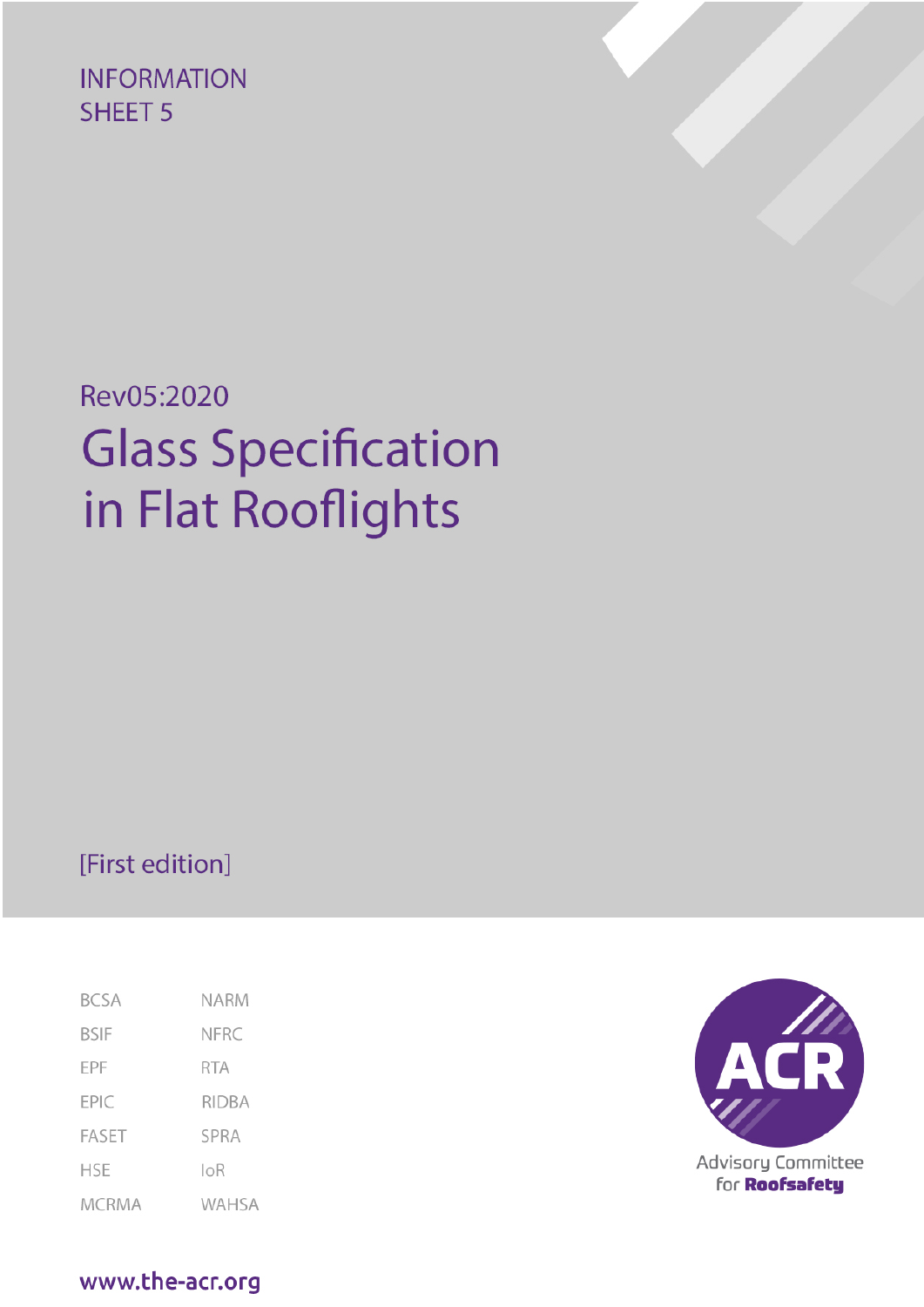### **Introduction**

Over recent years there has been a huge surge in the popularity of modular rooflights which are widely specified for domestic and commercial projects - and with good reason. There's a range of excellent, very high quality examples available from reputable suppliers, all of which offer superb aesthetics and very high performance, with excellent U-values.

There have however been a number of product performance issues with a minority of products reported by individuals who have installed or commissioned what they believed to be high quality products, only to be disappointed. More importantly, a number of these instances have also revealed major safety concerns; a minority of 'rogue' manufacturers appear to be ignoring important safety considerations when marketing their products.

This document gives guidance on the safety considerations for glass rooflights.

The main concerns relate to:

- (i) The use of inner panes made of toughened (rather than laminated) glass which can shatter under a number of circumstances (including, on occasion, spontaneously), falling into the room beneath
- (ii) The use of glass specifications which may be appropriate for use in vertical glazing, but are unsuitable for use in overhead glazing where glass can be almost horizontal, significantly increasing the stress on the pane
- (iii) Insufficient support for the inner glass pane, potentially allowing a whole glazed unit to fall into the room beneath if the outer pane is broken, jeopardizing both safety and security

## **Safety of Building Occupants**

To ensure those below the rooflights are safe, the inner pane of a rooflight should be a laminated glass, as this minimises the risk of any glass falling into the room beneath and consequent injury if the inner pane should break.

Whilst toughened glass breaks into rounded fragments rather than razor sharp shards, there are still a number of factors that can cause toughened glass to shatter. These factors include for example, impact, but also include inclusions from the glass manufacturing process, some of which can cause glass to break if overstressed, and others such as nickel sulphide, which although rare can cause toughened glass to shatter spontaneously, sometimes a number of years after manufacture. This risk can be reduced by heat soak testing but cannot be eliminated completely. If a toughened glass pane shatters, it will fall onto anyone beneath the rooflight as illustrated in Figure 1 and can fall in large clumps as well as individual fragments.



*Figure 1. Examples of shattered rooflights*

Use of laminated glass minimises this risk. Whilst laminated panes can crack or even shatter when abused, the interlayer ensures that the pane remains intact and minimises the risk of shards or fragments dropping into the room beneath, protecting the occupants.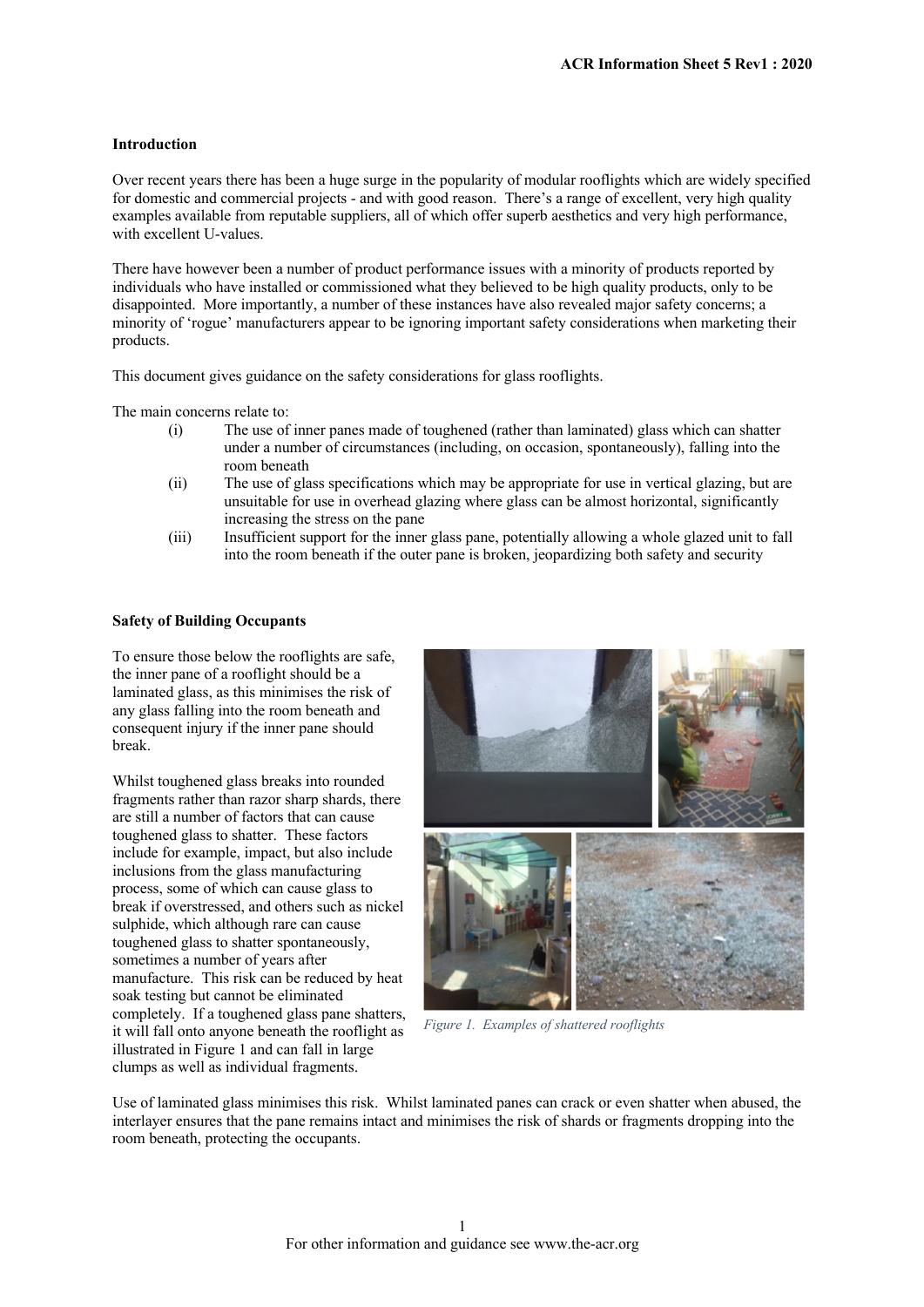#### **British Standard Recommendations**

BS 5516-2: 2004 *Patent glazing and sloping glazing for buildings - Code of practice for sloping glazing* defines that inner panes must always be laminated wherever rooflights are more than 5 metres above floor level (increased to 13 metres for panes less than 3 square metres) or are located over water (e.g. swimming pools). The Standard permits the use of toughened inner panes in other applications (for example where rooflights are less than 5 metres from floor level), but only where a stringent risk assessment for the particular application has been completed and has concluded that the use of toughened glass does not give any additional risk to those below the rooflight.

It is difficult to see how the use of a toughened rather than laminated glass inner pane doesn't present a risk to anyone beneath the rooflight. The ACR, in common with the Centre for Window and Cladding Technology (CWCT) and the National Association of Rooflight Manufacturers (NARM), strongly believes that any realistic risk assessment will lead to the selection of laminated glass.

The ACR believe that at its next review, BS 5516-2 should be amended to clarify that all overhead glazing should always have a laminated inner pane.

#### **Mounting of Glass**

Some more economic designs consist of nothing more than a double-glazed unit stepped on all four sides with no perimeter frame, with the outer pane sealed/bonded to the top of an upstand and the inner pane hanging inside the upstand. Such designs are not recommended, having much greater reliance on the quality of the site installation, but if they are used it is essential that the installer provides a continuous support for the inner pane on all four sides to avoid risk of the whole rooflight dropping into the building beneath if the outer pane should be broken. Should this be overlooked, or the work carried out to a poor standard, there is a serious risk of injury to anybody below should the outer pane of glass break or the edge seal fail. This risk exists regardless of whether the inner pane is laminated.

#### **Safety for Personnel Accessing the Roof**

In addition to using a laminated inner pane to protect building users, rooflights can also be specified and designed to be non-fragile (see Note) in accordance with ACR[M]001 *The Red Book - Test for Non-Fragility of Large Element Roofing Assemblies* and CWCT TN66 *Safety and Fragility of Glazed Roofing: Guidance on Specification* (and the test procedures defined in CWCT TN67 and CWCT TN92). This is intended to ensure that anyone accidentally walking or falling onto a rooflight will not fall through it, even if it results in the glass being broken or the rooflight being damaged.

**Note:** It is important to note that the term 'non-fragile' can be applied to a wide range of rooflight types offering varying degrees of durability and impact resistance. Glass, polycarbonate and GRP rooflights can all be supplied with non-fragile classifications. A non-fragile rooflight is **not** designed to be walked upon and the term should not be confused with rooflights which are specifically designed for foot traffic. These 'walk-on' rooflights are very high specification glass structures designed to floor loadings and installed in-plane with external floors on roof decks and roof terraces where pedestrian access is unrestricted.

Refer to ACR[M]001 for guidance on how to determine if roofing assemblies are non-fragile. For glass rooflights, this document cross references CWCT procedures TN67 and TN92.

In addition to defining a test method, CWCT TN92 defines criteria for glass specification which can be deemed non-fragile without test. These require a 9.5mm or 11.5mm laminated inner pane together with specific requirements for the 1.5mm interlayer (depending on the rooflight size). The type and thickness of the interlayer used within the laminate, and the method of retention of the inner glass pane within the frame are key to non-fragility classification, ensuring the glass will be retained in position when broken and having sufficient residual strength to continue to support the weight of a person having fallen onto the rooflight.

The CDM Regulations require that a risk assessment should be carried out for every construction project, and this should define the measures required to prevent significant risk of anyone falling through a rooflight.